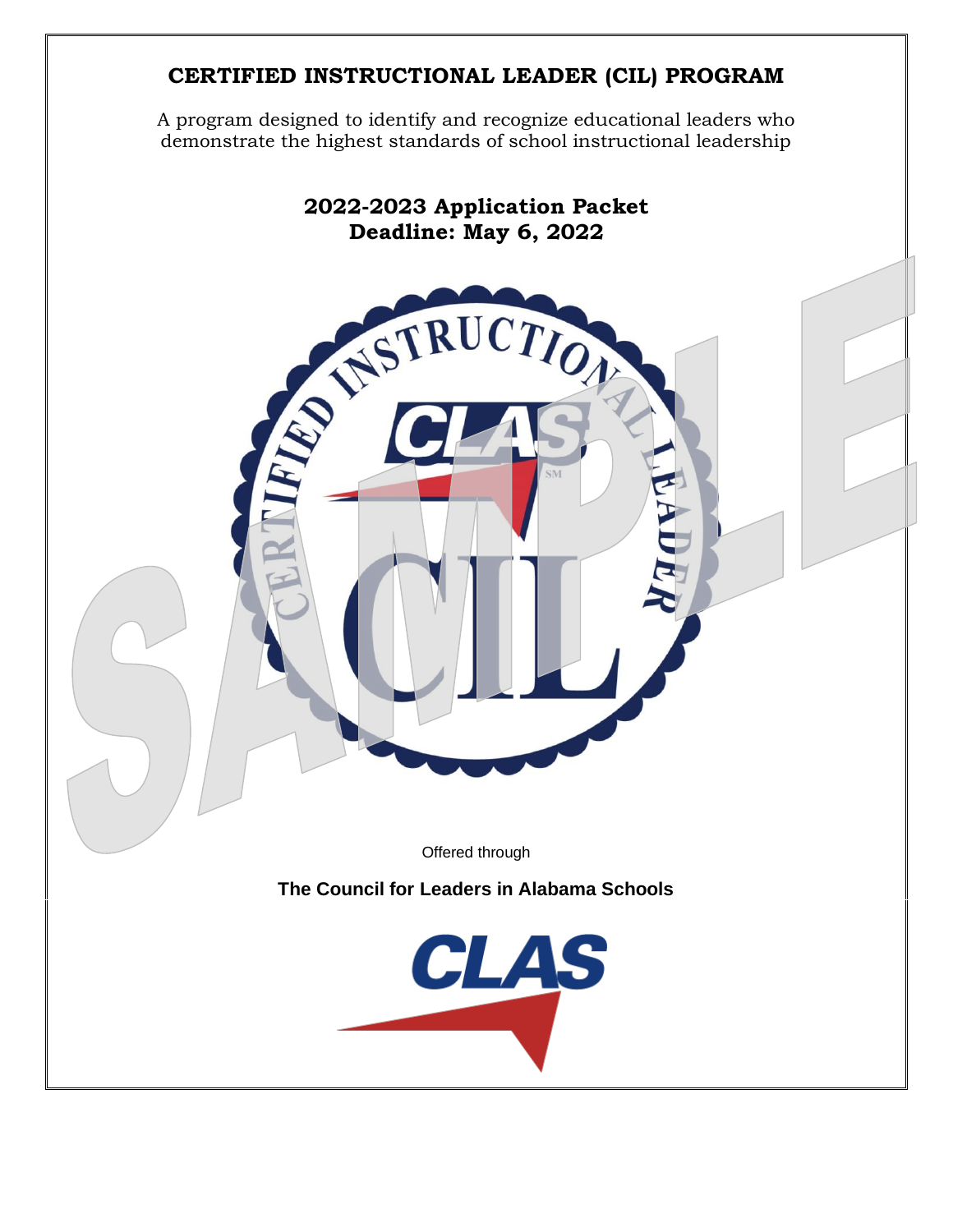## **CERTIFIED INSTRUCTIONAL LEADER (CIL) PROGRAM**

A program designed to promote the highest standards of school instructional leadership offered by the Council for Leaders in Alabama Schools (CLAS)

#### **PROGRAM BACKGROUND**

The Certified Instructional Leader (CIL) program was established in 2013 to promote the highest standards of instructional leadership through the credentialing of school or district administrators. The CIL program is designed to identify educational leaders who demonstrate the knowledge and skills which are essential to the practice of effective instructional leadership. The purposes of the CIL certification program are to:

establish the body of knowledge for instructional leaders;

assess the level of knowledge demonstrated by instructional leaders in a valid and reliable manner;

encourage professional growth in the field of educational leadership;

formally recognize individuals who meet the requirements set by the CIL Commission; and

serve the school or district stakeholders by encouraging quality instructional leadership.

The CIL Commission, with the assistance and advice of proven instructional leaders, has attempted to develop a credential that will recognize accepted levels of expertise in the profession with the goal of improving professional standards in the educational leader profession. However, no certification program can guarantee professional competence. In addition, given the diverse makeup of Pre-K-12 schools, the CIL Commission cannot guarantee student or teacher growth. The CIL Commission welcomes constructive comments and suggestions from the Pre-K-12 stakeholders and the profession.

The CIL program designates those who have completed the rigorous coursework and in field experiences identified by CLAS & the CIL Faculty as essential to the instructional leader role. Achieving CIL status will be obtained after completing, in a cohort framework, extensive coursework and providing evidence of systemic, systemized, job-embedded implementation of the tasks necessary for competent instructional leadership. The candidate must also commit to ongoing professional development to remain abreast of current practices in instructional leadership.

▪ **Program Fee: \$1,000 contingent upon program funding being received by the Legislature. If no funding is received, the fee will be waived. Program fee must be paid by June 1, 2022 to participate in the program.**

#### **PROGRAM PRE-REQUISITES**

■ Experience: Minimum of 5 years as a successful administrator in a Pre-K-12 setting. **Note: Applicant must be a principal, assistant principal, or certified**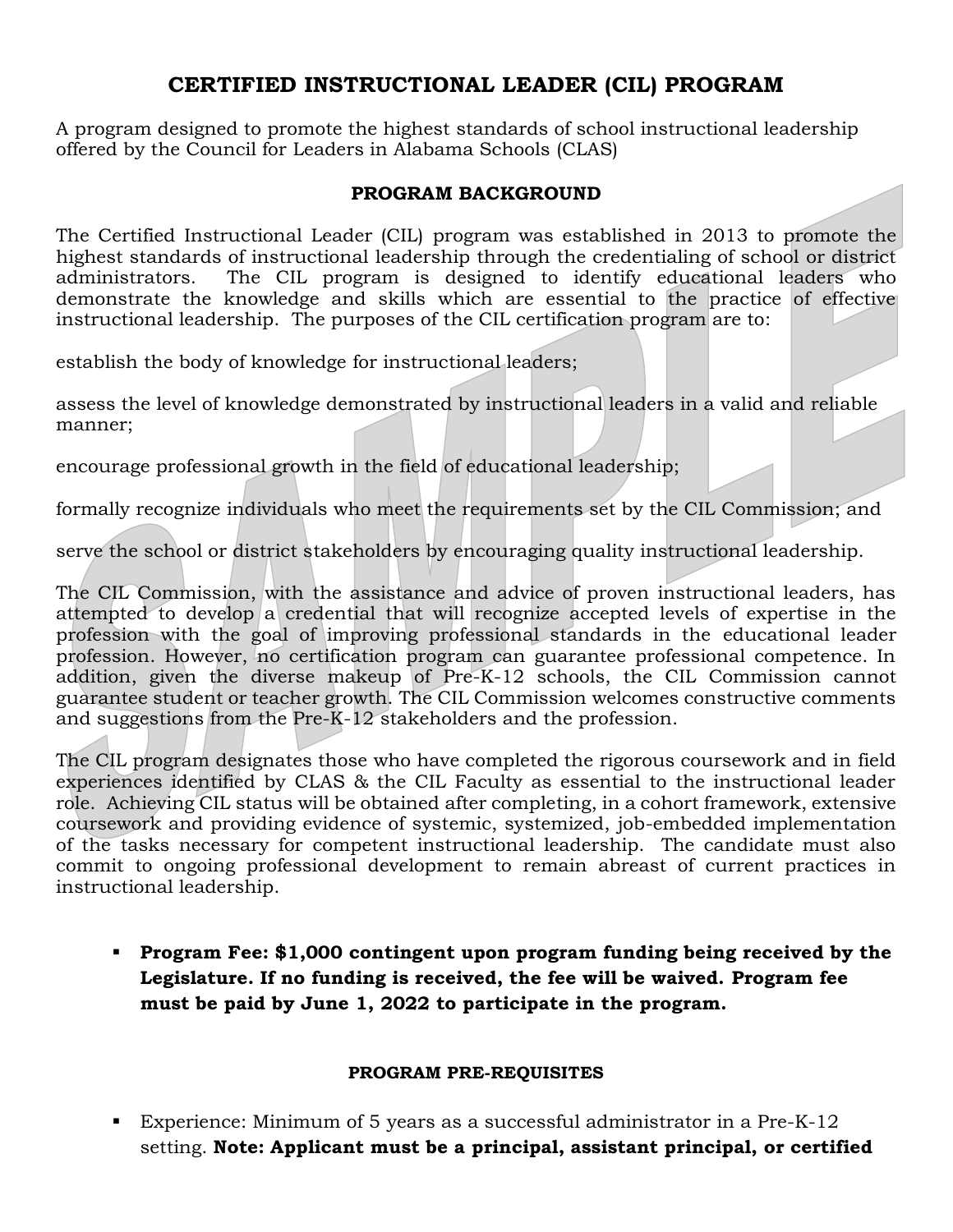### **administrative central office staff who directly supervises curriculum and instruction.**

- Evidence from Superintendent verifying length of employment and support for the participant's decision to participate in the program – i.e., **Candidate Employment Verification Form**.
- Recommendation: Three letters of recommendation are required; one letter must be from an immediate supervisor, one letter from another administrator, and one letter from an employee (teacher etc.).

**Form must be completed online at [www.clasleaders.org/CIL.](http://www.clasleaders.org/CIL)**

## **Attendance is required at all sessions to earn the CIL credential.**

## **CERTIFIED INSTRUCTIONAL LEADER (CIL) PROGRAM**

offered by the Council for Leaders in Alabama Schools (CLAS)

|                                 | <b>Application Form</b><br>(Please type, word process, or print clearly) |                            |        |  |
|---------------------------------|--------------------------------------------------------------------------|----------------------------|--------|--|
| Name Prefix<br>First            | Middle Initial<br>$\sim$ Preferred Contact Information $\sim$            | Last                       | Suffix |  |
| <b>Address</b><br>Street        | City                                                                     | <b>State</b>               | Zip    |  |
| (Include Area Code)<br>Phone    | E-Mail<br>~ School System Contact Information ~                          |                            |        |  |
| <b>School Name</b>              |                                                                          |                            |        |  |
| <b>System Name</b>              |                                                                          | <b>Superintendent Name</b> |        |  |
| <b>Address</b><br><b>Street</b> | City                                                                     | <b>State</b>               | Zip    |  |

| Have you participated in the CIL Program before? Yes/No |  |
|---------------------------------------------------------|--|
| If yes, what year were you in the cohort?               |  |
| $\sim$ Professional Information $\sim$                  |  |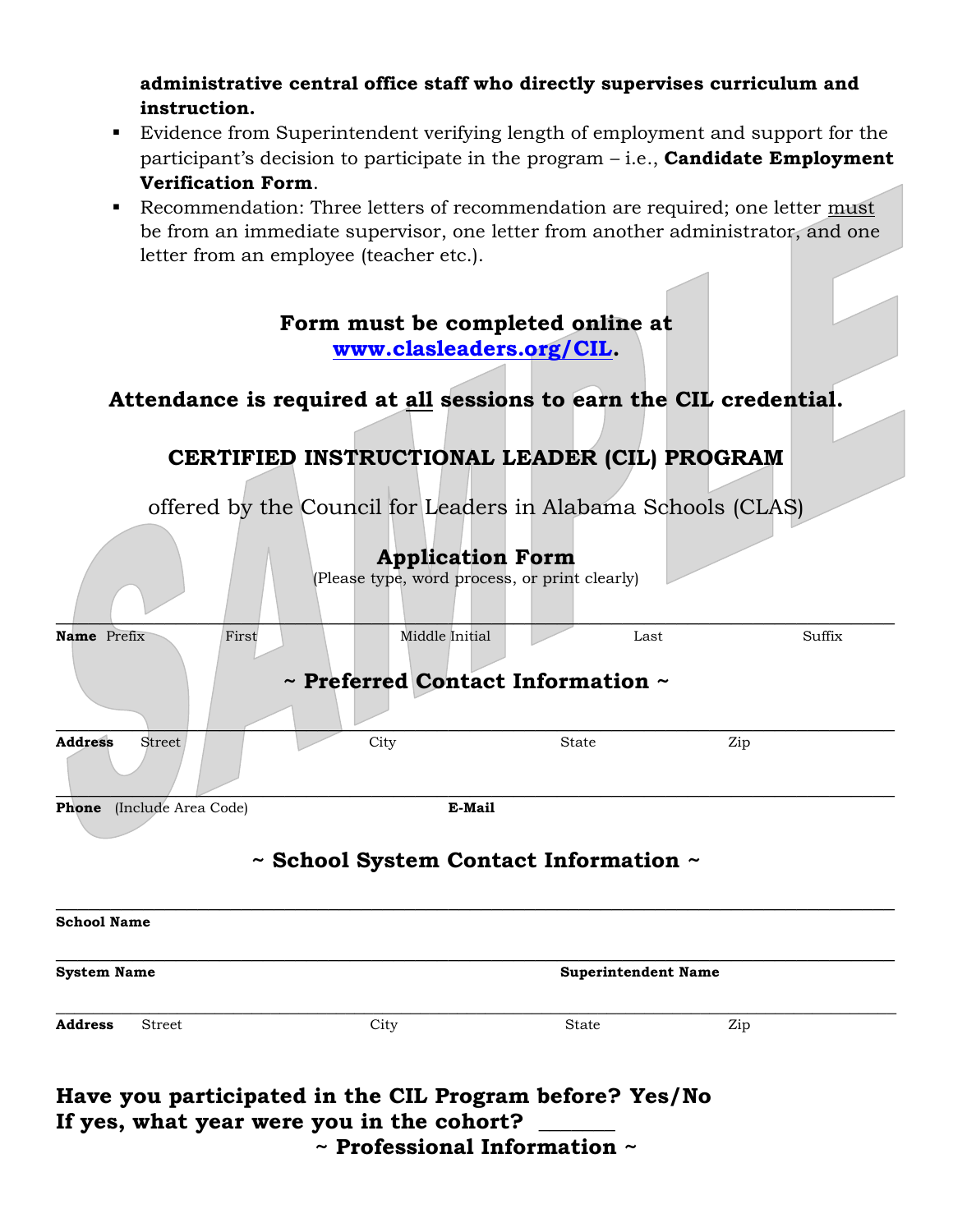#### Professional Experience (Current position listed first)

| Position                                                                                                |                                                           | School Name and System Name                                         |  |              |
|---------------------------------------------------------------------------------------------------------|-----------------------------------------------------------|---------------------------------------------------------------------|--|--------------|
|                                                                                                         |                                                           |                                                                     |  |              |
| Total Number of Years as an Administrator_____________ Total Number of Years in Current Position/School |                                                           |                                                                     |  |              |
| Professional Preparation (Most recent listed first)                                                     |                                                           |                                                                     |  |              |
| Degree                                                                                                  | Name and Location of Institution                          |                                                                     |  | Dates        |
|                                                                                                         | $\sim$ PROFESSIONAL ACTIVITIES, AWARDS, and HONORS $\sim$ |                                                                     |  |              |
|                                                                                                         |                                                           |                                                                     |  |              |
| Name of Professional Association/Organization                                                           | $\tilde{\phantom{a}}$                                     | <b>Offices Held / Awards Received</b><br>SERVICE TO THE COMMUNITY ~ |  | <b>Dates</b> |
| Name of Community Association/Organization                                                              |                                                           | <b>Offices Held / Awards Received</b>                               |  | <b>Dates</b> |
|                                                                                                         |                                                           |                                                                     |  |              |
|                                                                                                         |                                                           |                                                                     |  |              |
|                                                                                                         |                                                           |                                                                     |  |              |

 $\sim$  THREE MOST SIGNIFICANT ACCOMPLISHMENTS AS AN INSTRUCTIONAL LEADER  $\sim$